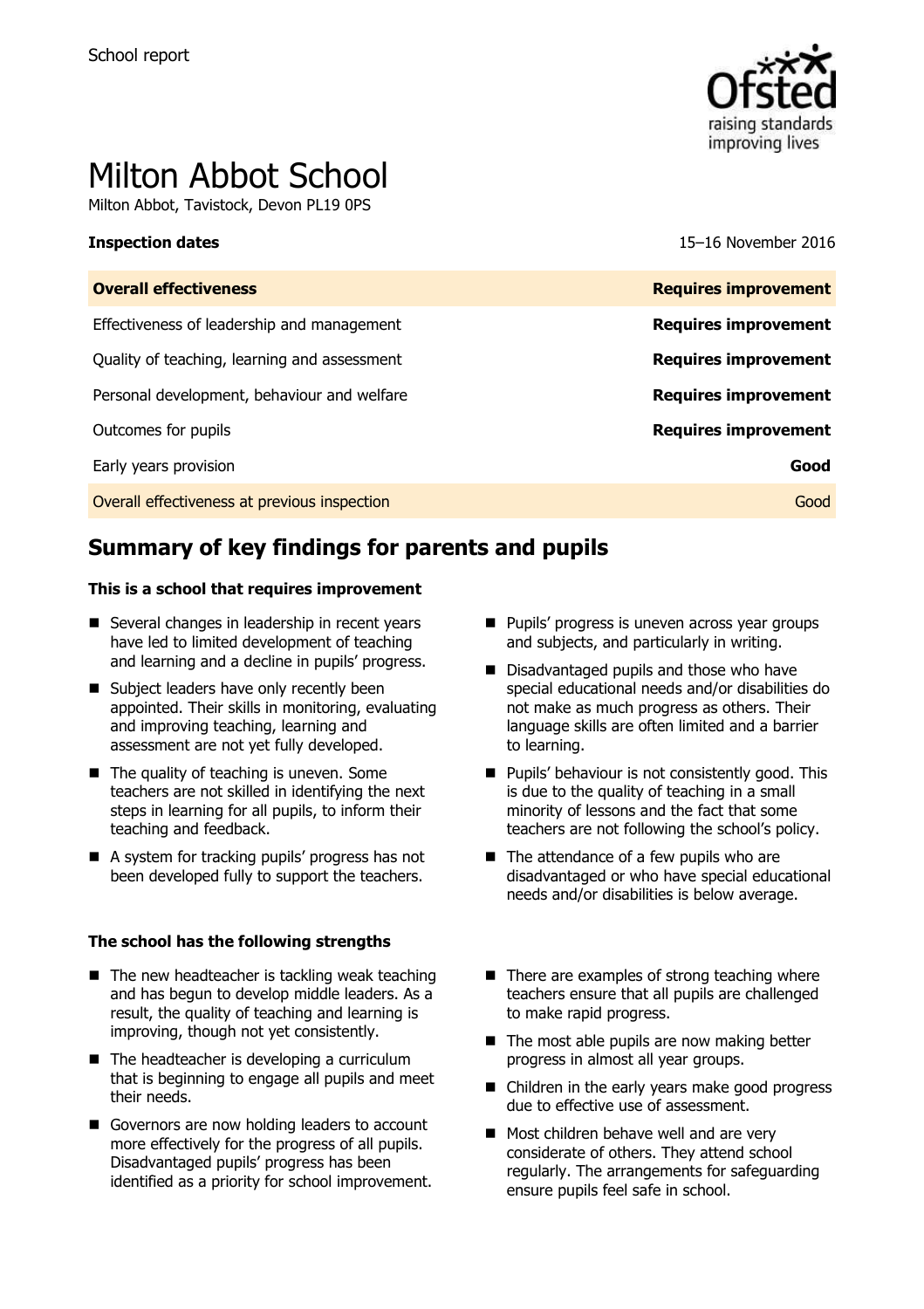

# **Full report**

### **What does the school need to do to improve further?**

- **IMPROVE PUPILS' progress, especially the progress of disadvantaged pupils and those** who have special educational needs and/or disabilities, by:
	- ensuring teachers consistently match the level of challenge to the specific starting points of all pupils
	- ensuring teachers consistently check how well all pupils are learning during lessons and deepen their understanding

sharing the good practice of some teachers in providing feedback on pupils' work that identifies precisely the next steps they need to take to improve it.

- $\blacksquare$  Improve pupils' progress in writing, by:
	- extending the vocabulary and sentence structure, and strategies for spelling, of disadvantaged pupils and those who have special educational needs and/or disabilities

providing more opportunities for pupils to apply their writing across the curriculum.

- Increase the effectiveness of leadership and management in improving pupils' achievement, behaviour and attendance, by:
	- developing the skills of subject and other middle leaders in monitoring, evaluating and improving the quality of teaching, learning and assessment
	- devising an effective whole school system for tracking the progress of all pupils, including the most able, disadvantaged and those who are low attaining or have special educational needs and/or disabilities
	- ensuring all staff follow the school's behaviour policy and procedures consistently
	- working with parents to improve the attendance of disadvantaged pupils and those who have special educational needs and/or disabilities.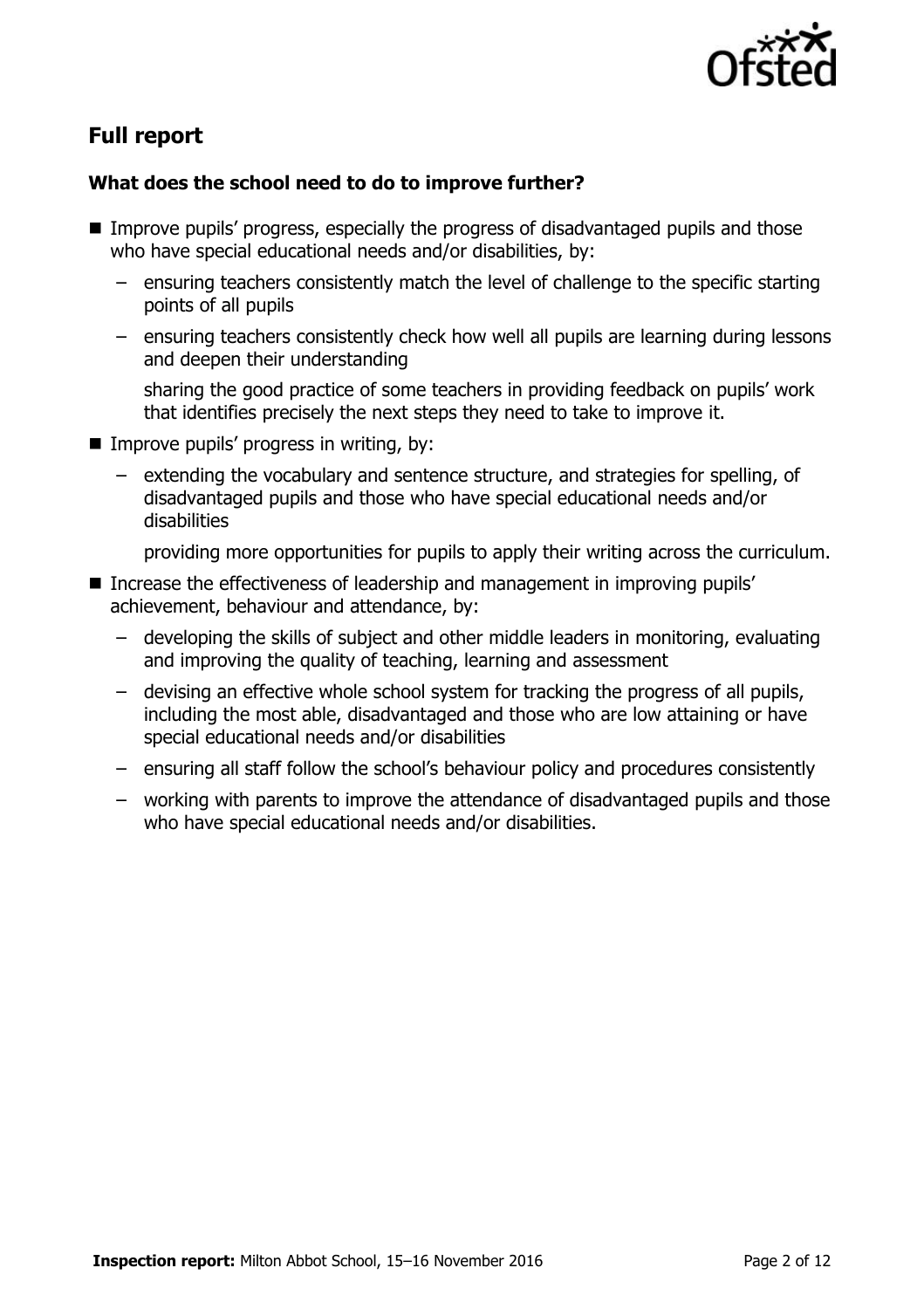

# **Inspection judgements**

### **Effectiveness of leadership and management Requires improvement**

- Since the previous inspection, and the subsequent retirement of a long-standing headteacher in 2013, the school has experienced instability in leadership until the appointment of the current headteacher in 2015. During this period, the quality of teaching and learning was not developed effectively. This led to a decline in pupils' achievement over the past three years.
- **IMPROMENTED Improvements being made by the current headteacher are beginning to have a positive** impact on pupils' progress. However, they are too recent to have ensured that current pupils are making consistently good progress in all year groups.
- The introduction of a whole school system for tracking pupils' progress is being used to identify and address the gaps in pupils' learning. It does not yet include pupil groups, such as boys, girls, the most able, disadvantaged and pupils who have special educational needs and/or disabilities. Consequently, some teachers are not focusing enough on identifying and meeting the specific next steps in learning for these pupils.
- The headteacher has appointed English and mathematics subject leaders to work with the special educational needs coordinator to improve the quality of teaching and learning. These leaders' skills in monitoring, evaluating and improving teaching and learning are being developed appropriately. However, the appointments are too recent to have secured a consistently good quality of teaching, learning and assessment.
- The headteacher and governors have evaluated accurately the areas in need of improvement. They have set higher expectations of pupils' achievement. School improvement planning provides clear direction for the staff, including a part-time pupil premium 'champion'. This post has been created to address the underachievement of disadvantaged pupils and those who have special educational needs and/or disabilities.
- The headteacher is tackling weak teaching appropriately through managing the performance of staff and providing relevant training. However, support for new teachers has been hampered by staff absence.
- The headteacher and staff are improving the curriculum to ensure that it interests all pupils and meets their needs. It includes a suitable focus on developing pupils' communication skills, for example through presentations of their work.
- The curriculum is broad and balanced. It includes 'adventure days' and a 'forest school' where pupils develop team-building skills. It also includes a programme for pupils' personal development. A 'brilliant Britain' scheme of work engages pupils in discussing current affairs, and topics such as democracy and the importance of laws. In addition, it helps to develop pupils' understanding and tolerance of other faiths and cultures. This makes a positive contribution to pupils' spiritual, moral, social and cultural development and prepares them well for life in modern Britain.
- The primary physical education and sport funding is used effectively to buy in expertise to lead a wide range of clubs, including football, rugby, table tennis and cross country. This is engaging an increasing number of pupils in sport. Pupils also enjoy an art club, choir and annual productions.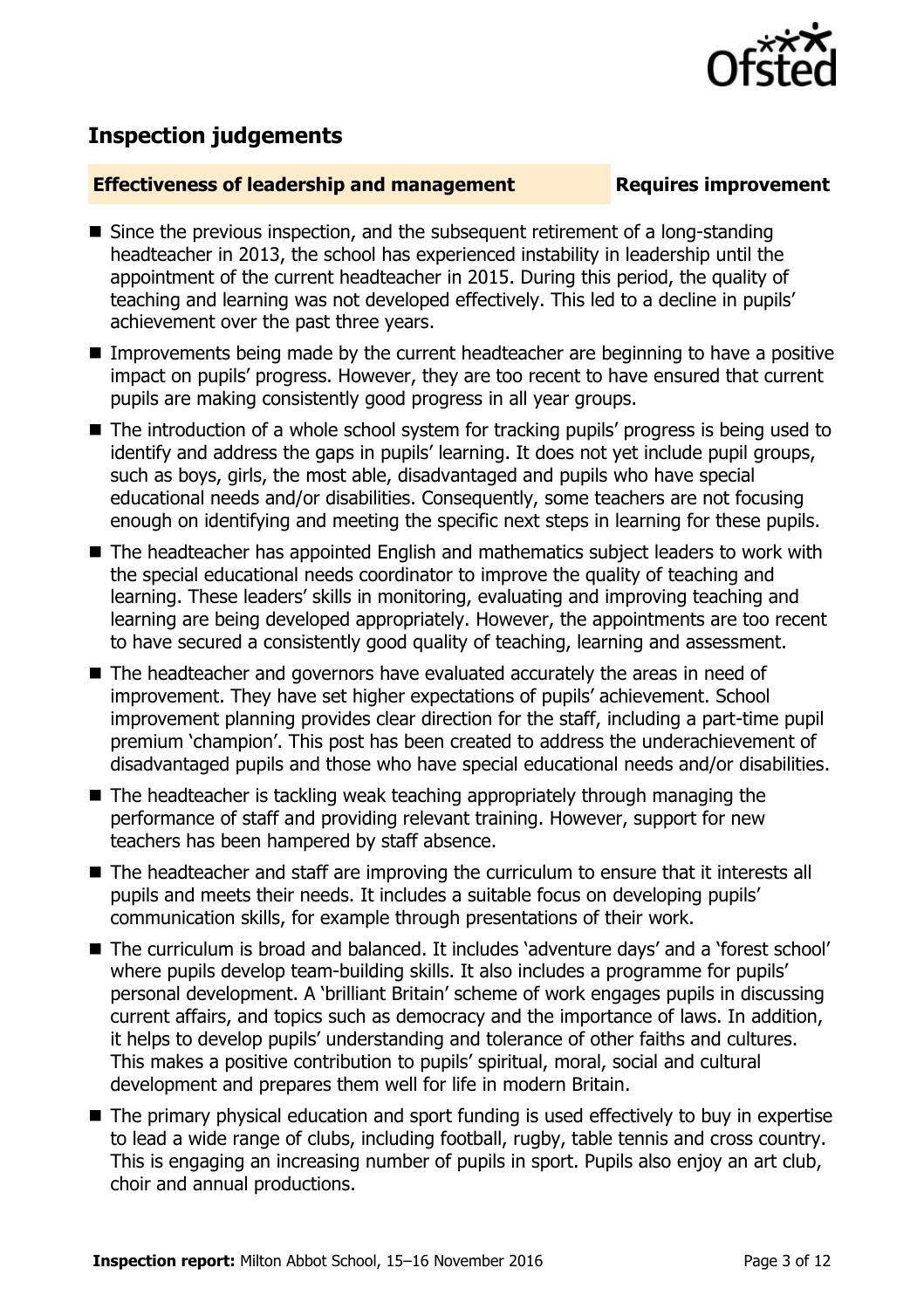

- The positive relationships between leaders, staff and pupils support a culture in which all are valued and any form of discriminatory behaviour is not tolerated.
- Some parents expressed concern about the impact of instability in the leadership of the school. Nonetheless, they appreciate the improvements being made by the current headteacher and the increased level of challenge for their children in some classes. They value the wide range of communication from the school and the fact that staff are willing to help if they have any concerns about their children.
- The school is accessing a wide range of external support to bring about the required improvements as quickly as possible. This includes support from the local authority for the governing body, headteacher, other leaders and new teachers. It also includes support from local schools. The impact is seen in clearer accountability for pupils' progress and improvements in teaching and learning, although the improvements are not yet consistent throughout the school.

### **Governance of the school**

- The governors have steered the school through a difficult period of change and provided some stability for staff through their frequent visits to the school. They have supported the appointments of new leaders and staff, managed the performance of the headteacher robustly and supported him in tackling staffing issues.
- Following an external review of governance, governors are improving their working practices. They have increased their support for the strategic direction of the school, as in the decisions regarding the leadership structure. They increasingly hold leaders to account for pupils' achievement, including pupils supported by the pupil premium and special educational needs funding.
- Governors are beginning to challenge decisions about the management of staff performance and salary progression in relation to the impact of teaching on pupils' progress. The impact of the governors is seen in the higher expectations of pupils' achievement and priorities identified in the school improvement plan.
- Governors gain an in-depth knowledge of the school's strengths and areas for improvement through their visits, examination of information on pupils' progress, and through reports from the headteacher and local authority. This enables them to monitor leaders' progress on the school improvement plan and to challenge them to sustain improvements.
- Governors ensure that the school's finances are properly managed and that the skilful deployment of staff and resources such as additional funding are now improving outcomes for pupils.

### **Safeguarding**

- The arrangements for safeguarding are effective.
- The headteacher and governors have ensured that all staff are vigilant in identifying and reporting concerns regarding the safeguarding of pupils. The school works very well with external agencies to take appropriate action to address any issues. Records are detailed and of good quality. All staff and governors have up-to-date knowledge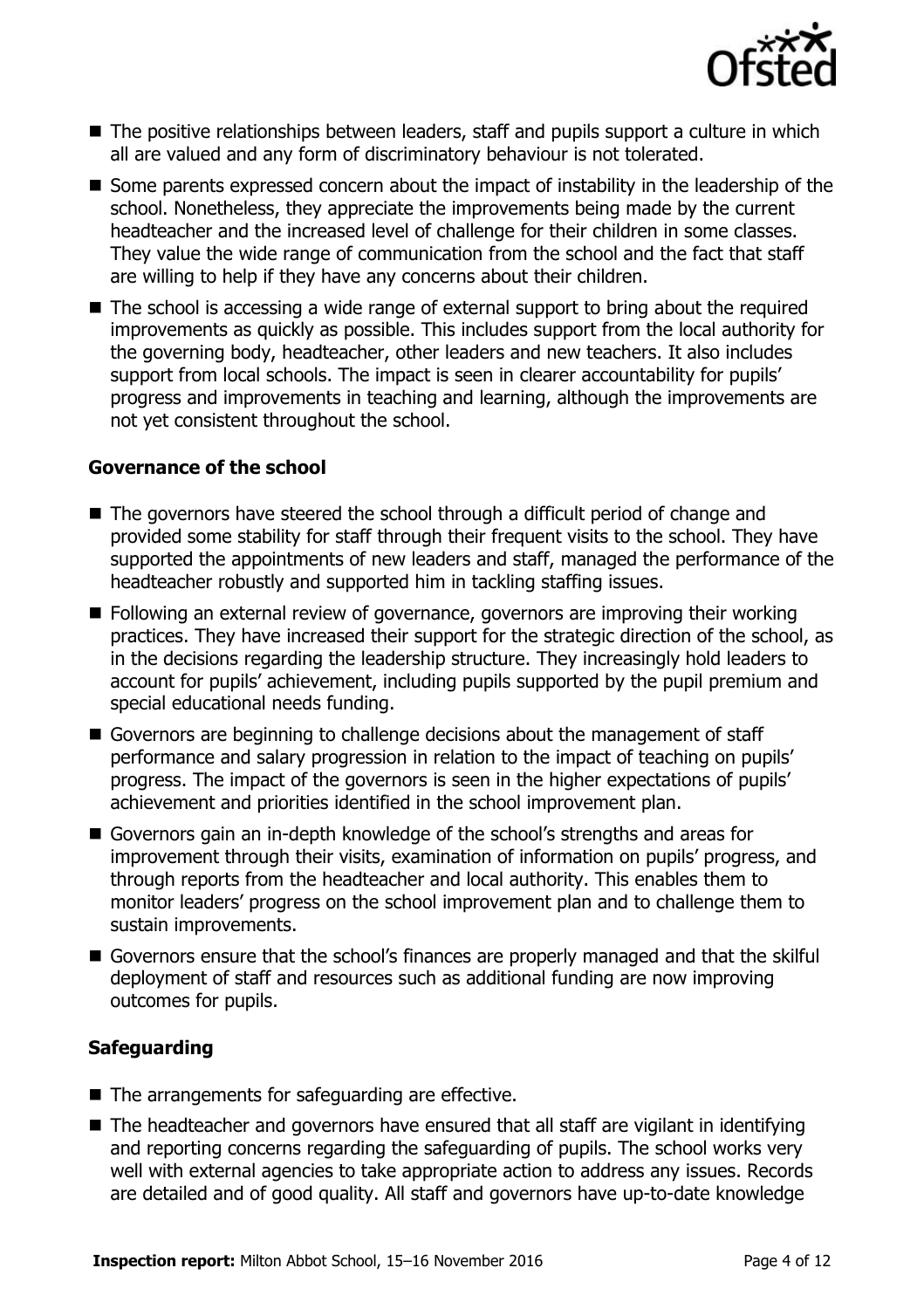

and understanding of safeguarding requirements through regular training, for example in safeguarding, safer recruitment of staff and in preventing pupils' radicalisation and extremism. School policies and procedures are reviewed annually.

### **Quality of teaching, learning and assessment Requires improvement**

- The quality of teaching is uneven and promotes pupils' uneven progress across year groups and subjects, particularly in writing.
- Some teachers are not using assessment well to match the level of challenge to pupils' starting points, especially for disadvantaged pupils and those who have special educational needs and/or disabilities. Too often, particularly in writing lessons, pupils are all set the same expectation of learning, including in the mixed-age classes, rather than building systematically on their prior understanding.
- Some teachers are not checking how well all pupils are learning, and adapting their lessons to provide additional support or to deepen understanding as necessary. They are not identifying precisely the next steps in the pupils' learning in their feedback so that pupils know what to do to improve their work.
- There are examples of very effective use of assessment in planning lessons, checking and extending pupils' understanding during lessons, and in providing feedback. In these classes, pupils' work demonstrates that they act on this guidance and make rapid progress. However, this good practice is not shared consistently throughout the school.
- $\blacksquare$  The teaching of phonics is improving. There is increased emphasis on checking the accuracy of pupils' blending and 'sounding out' of letters and more opportunities for pupils to demonstrate recognition of letter patterns. However, in some lessons pupils are not given enough opportunity to apply their new learning in their writing and so it is difficult for them to recall the letters and their sounds in future work. This contributes to weaknesses in spelling for disadvantaged pupils and those who have special educational needs and/or disabilities.
- The teaching of mathematics is improving. Most of the teachers are now assessing how well pupils understand the topics and whether they need additional help or more challenging problems to solve. They make good use of practical resources to help pupils to see number patterns and to apply and extend their calculation skills. In addition, some teachers are asking probing questions to deepen pupils' understanding.
- A small minority of parents do not agree that their children receive appropriate homework. The headteacher is aware that this is an area for development. A few parents do not agree that they receive valuable information about their children's progress. School reports provide detailed feedback on how well pupils are learning in all subjects and their next steps in learning. In addition, parents are invited into class each week to look at the work in their children's books. However, due to staff absence, this is not yet consistent across the school.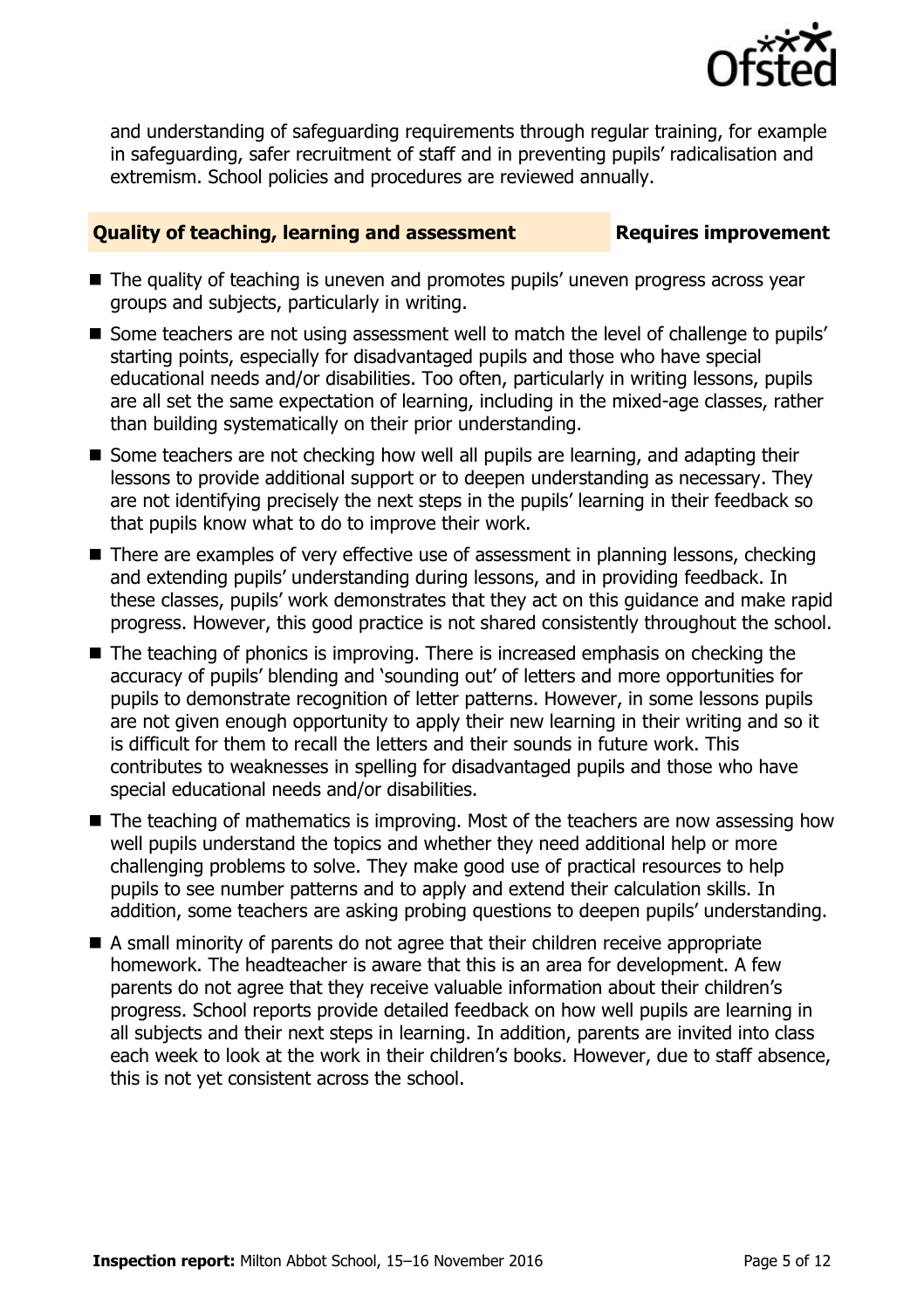

### **Personal development, behaviour and welfare Fig. 2.1 Requires improvement**

### **Personal development and welfare**

- The school's work to promote pupils' personal development and welfare is good. The positive relationships between staff and pupils help to develop pupils' confidence and self-esteem.
- $\blacksquare$  Most pupils work and play well together across the year groups. They respect each other's ideas and views.
- **Pupils understand the importance of keeping healthy. They praise the nutritious school** meals and many participate in the wide range of opportunities for sport.
- **Pupils are eager to learn. The school's focus on developing a neat, cursive style of** handwriting is increasing their pride in the presentation of their work.
- The school works well with external agencies to support those who have additional needs. It is also developing a programme to support pupils' social, emotional and personal development, although this is at an early stage.
- **Pupils say they feel safe in school, and parents agree. Pupils learn how to stay safe** through their lessons, life skills courses and visits, such as from the police. They are aware of how to keep safe, for example from cyber bullying. Pupils say there are a few incidents of bullying in school, but that staff deal with them effectively.

### **Behaviour**

- The behaviour of pupils requires improvement as it is not consistently good. Some pupils, parents and staff raised some concerns about behaviour. There are incidents of low-level disruption in a small minority of lessons which do not engage and challenge the pupils.
- Staff are not applying the school's behaviour policy and procedures consistently. Expectations of behaviour, therefore, are not always clear to the pupils.
- Support for a few pupils with emotional, social and behaviour difficulties is not helping them to learn to manage their own behaviour. The progress of some of these pupils has been hampered by staff absence.
- Most pupils behave well in lessons and at play and lunchtimes. They are very considerate towards others and polite.
- The vast majority of pupils attend school regularly. However, a few pupils who are disadvantaged or have special educational needs and/or disabilities are persistently absent. The headteacher is working with the parents and is beginning to address this. He is aware that more needs to be done to improve the attendance of these pupils.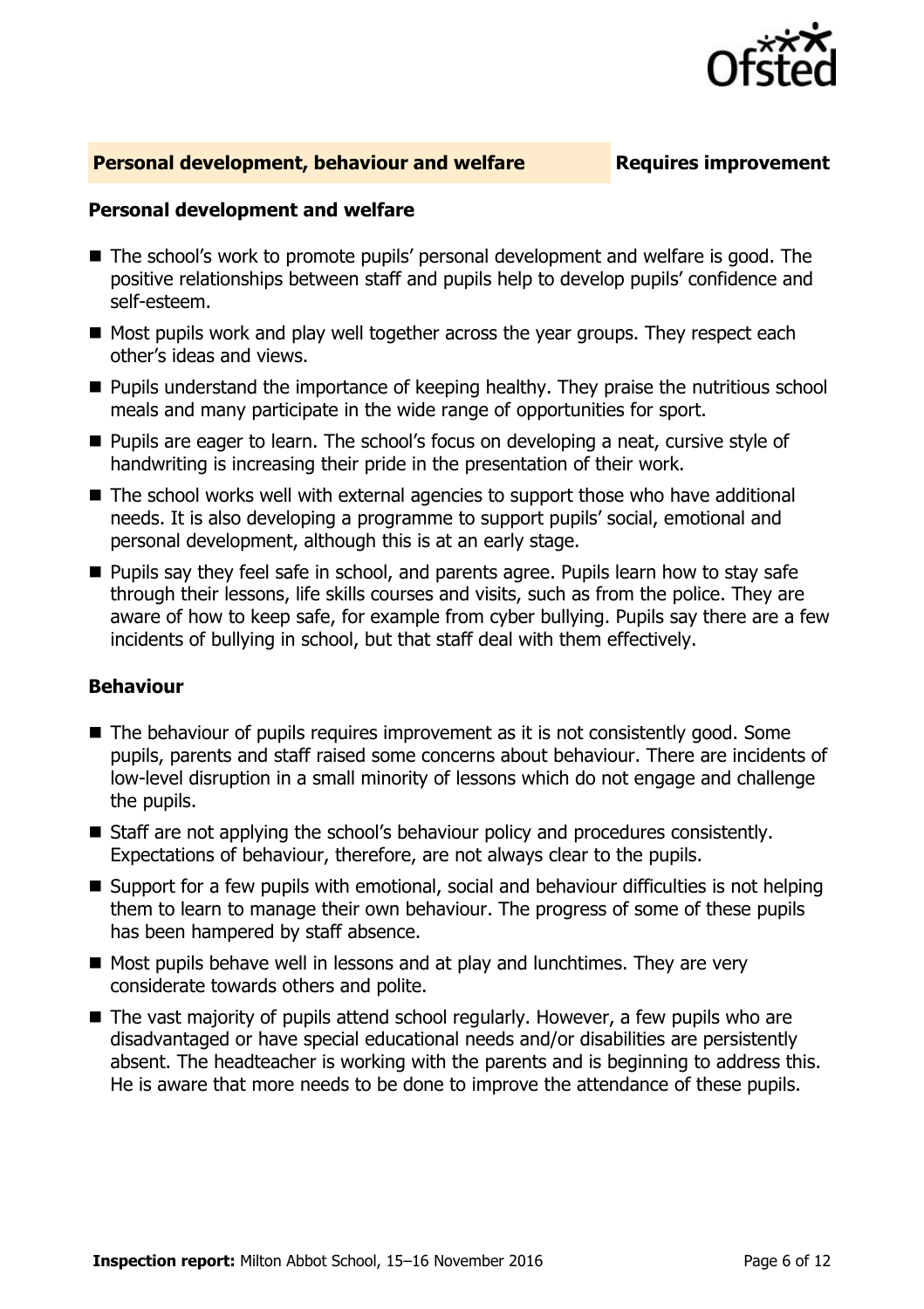

### **Outcomes for pupils Requires improvement**

- **Pupils are not making consistently good progress across subjects in all year groups,** especially in writing.
- Disadvantaged pupils and those who have special educational needs and/or disabilities are not progressing in all subjects as well as other pupils with the same starting points. This is due to teachers' uneven use of assessment.
- The most able pupils, including the most able disadvantaged pupils, make good progress in reading in most year groups. They use a wide range of strategies to read fluently with good comprehension. They talk knowledgeably about a range of books. Pupils with low prior attainment, especially those who are disadvantaged or who have special educational needs and/or disabilities, are not making strong progress. They tend not to read as widely and often as other pupils. They apply their knowledge of phonics when tackling unfamiliar texts, but they are not fluent in this. Achievement in the Year 1 phonics check varies from year to year, depending on the number of pupils who have special educational needs and/or disabilities. However, recent improvements in the teaching of phonics are beginning to increase pupils' accuracy and fluency.
- The most able pupils are now making better progress in writing in most year groups due to teachers' higher expectations of what they can achieve. They write at length using increasingly varied sentences and vocabulary, in well-punctuated paragraphs. They are not yet applying these skills enough in their writing across subjects. Disadvantaged pupils, including the most able disadvantaged pupils, and those who have special educational needs and/or disabilities, are too often held back by their limited vocabulary and knowledge of sentence structure. In addition, their spelling is weak. These aspects of language led to their below-average progress and attainment in writing in recent national curriculum tests at the end of Year 6. School leaders have identified these as a priority for improvement.
- **Pupils are making better progress in mathematics than in reading and writing,** especially in key stage 1, as the work is set increasingly at the right level of challenge. In most year groups, the most able pupils, including the most able disadvantaged pupils, are now working at a greater depth of understanding in the subject. They can apply their calculation skills, such as multiplying and dividing decimals in Year 6, in solving increasingly challenging problems. Teachers are addressing previous gaps in learning for disadvantaged pupils and those who have special educational needs and/or disabilities. As a result, these pupils are beginning to make better progress.
- The level of challenge for Year 6 pupils has increased in all subjects during this academic year. Consequently, the pupils are being better prepared than previously for secondary school.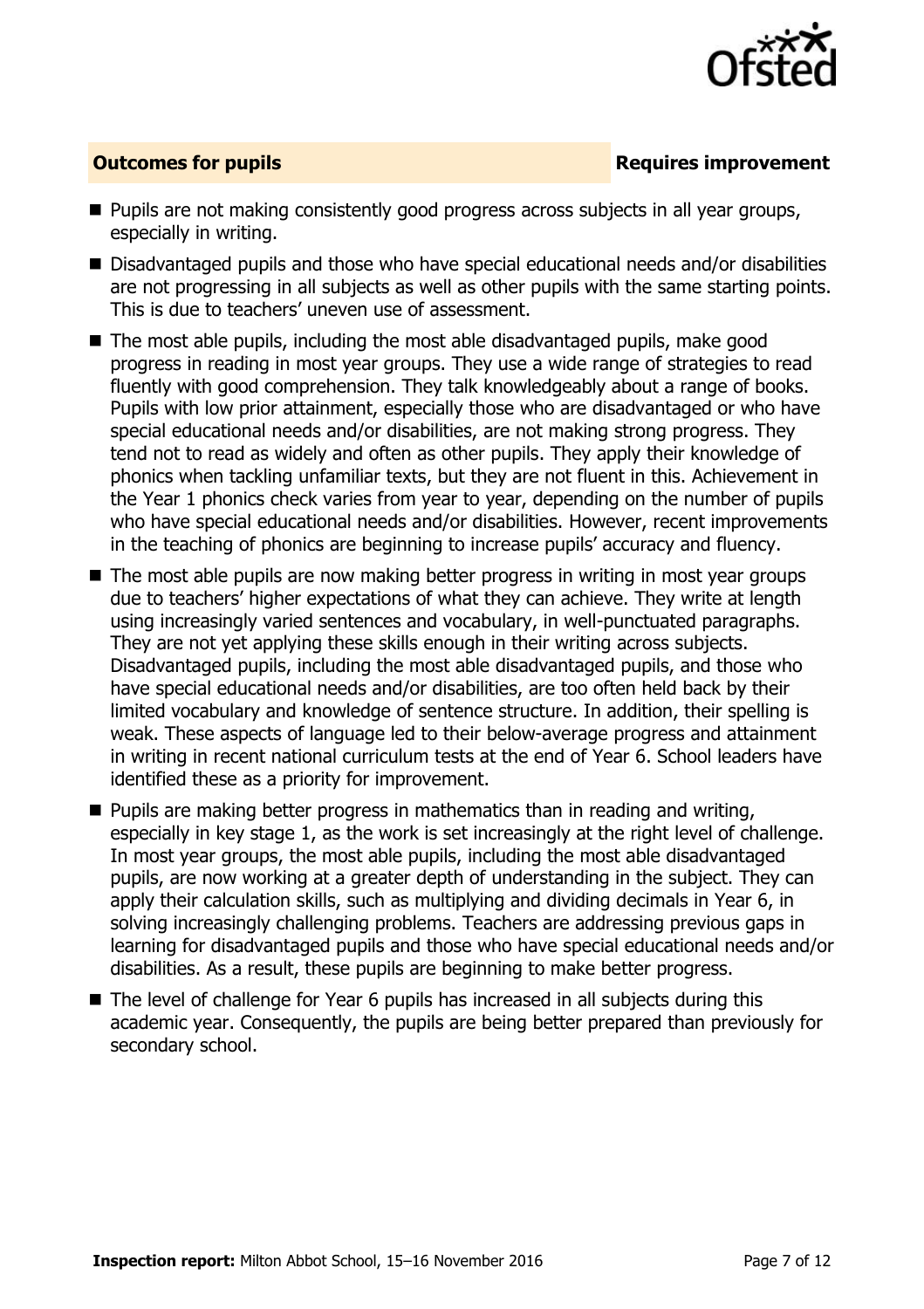

### **Early years provision Good Good**

- The headteacher and early years leader have an accurate understanding of the provision's strengths and areas for development. The most relevant priorities for improvement are identified and appropriate training secured. The impact is seen, for example, in the improved teaching of phonics.
- The accurate self-evaluation is based on ongoing observations and rigorous assessment of the progress of all children.
- $\blacksquare$  The assessments inform the curriculum, which provides a broad range of interesting and demanding experiences both inside and in the outside area. The activities meet the children's needs and help them to make progress towards all the early learning goals.
- Leaders ensure that the children are given the support they need, including from external agencies and other providers when necessary.
- Safeguarding is effective. There are no breaches of statutory welfare requirements. The child protection policy and procedures are implemented consistently and reviewed regularly.
- Teaching is effective because it makes good use of assessment to inform the precise next steps in learning for each child. Teaching and support staff have high expectations of the children based on accurate assessment of their skills, knowledge and understanding when they join the school.
- Parents contribute to initial assessments of children's starting points. They value highly the daily communication and regular information online which keeps them well informed about their children's progress. The information also helps them to support their children's learning and development at home.
- The children are motivated and interested in the activities provided. They are keen to learn. They listen carefully to adults and each other. Routines, such as turn taking, are established quickly and support the transition of the pre-school children into the Reception Year.
- The children's behaviour is good and shows that they feel safe. They demonstrate that they understand how to keep safe when exploring the outside environment.
- $\blacksquare$  Most children make good progress from their starting points. This includes disadvantaged children, the most able and, increasingly, children who have special educational needs and/or disabilities. The proportion of children attaining a good level of development is above the national average.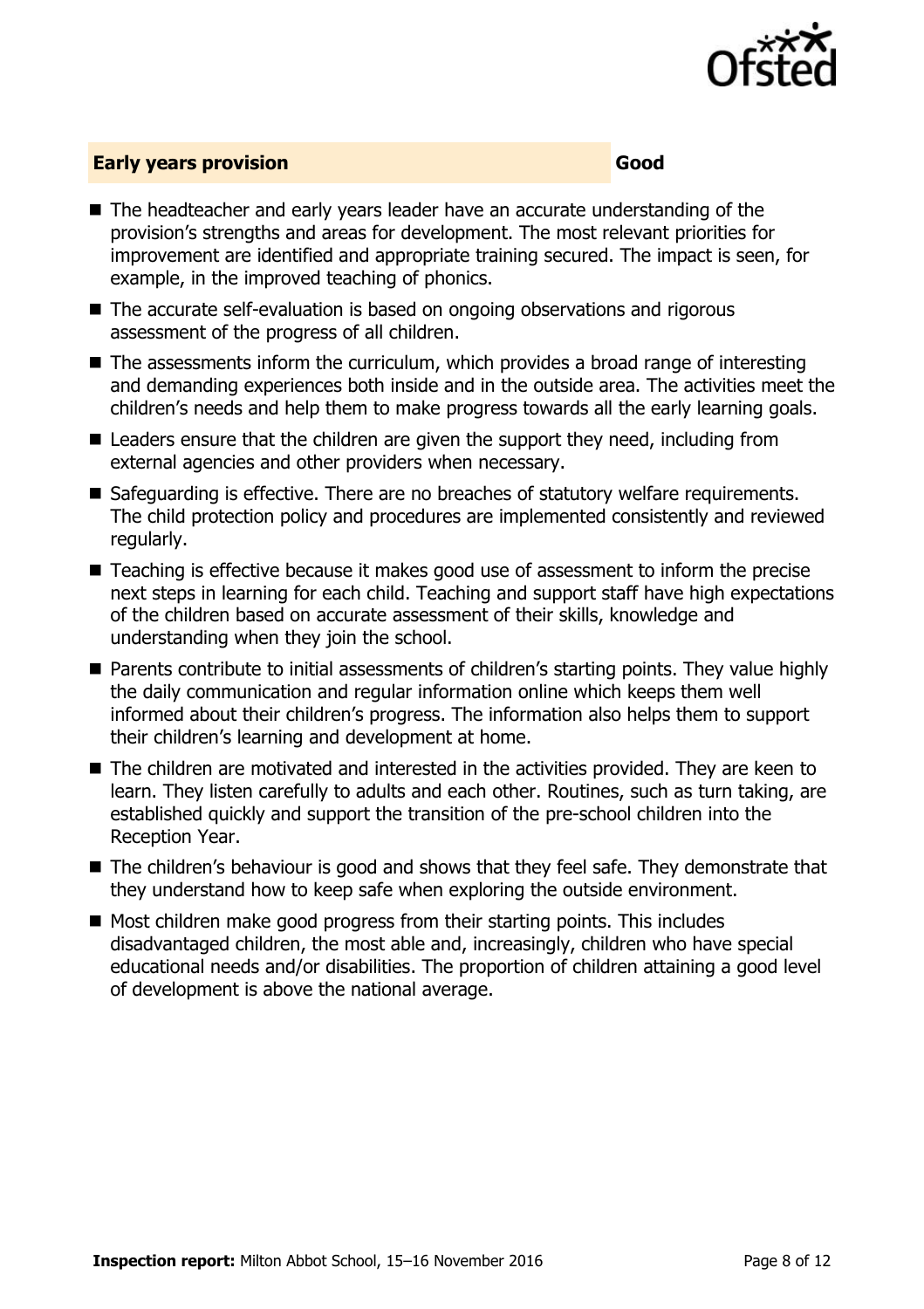

# **School details**

| Unique reference number | 113258   |
|-------------------------|----------|
| Local authority         | Devon    |
| Inspection number       | 10019456 |

This inspection was carried out under section 8 of the Education Act 2005. The inspection was also deemed a section 5 inspection under the same Act.

| Type of school                      | Primary                       |
|-------------------------------------|-------------------------------|
| School category                     | Maintained                    |
| Age range of pupils                 | 3 to 11                       |
| <b>Gender of pupils</b>             | Mixed                         |
| Number of pupils on the school roll | 88                            |
| Appropriate authority               | The governing body            |
| Chair                               | <b>Stuart Ridley</b>          |
| <b>Headteacher</b>                  | <b>Christopher Luxford</b>    |
| Telephone number                    | 01822 870273                  |
| Website                             | www.miltonabbot.devon.sch.uk  |
| <b>Email address</b>                | head@miltonabbot.devon.sch.uk |
| Date of previous inspection         | 17-18 November 2011           |

### **Information about this school**

- Milton Abbot School meets requirements on the publication of specified information on its website.
- The school is smaller than the average-sized primary school.
- **Pupils are predominantly of White British background and very few speak English as an** additional language.
- $\blacksquare$  The proportion of disadvantaged pupils supported by the pupil premium is broadly average.
- The proportion of pupils who have special educational needs and/or disabilities is above average, and a high proportion of pupils have a special educational needs statement or an education, health and care plan.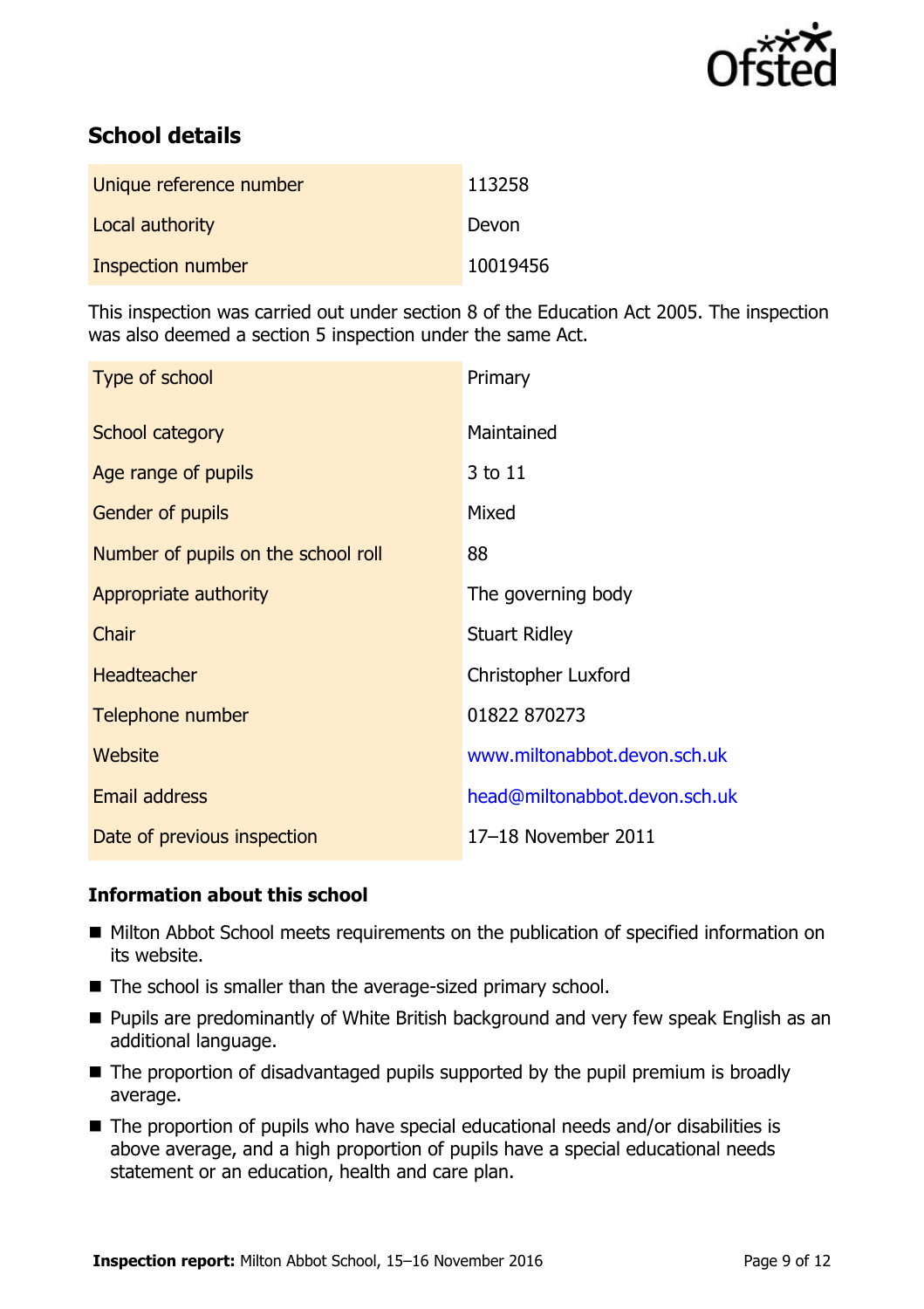

- Children in the Reception Year attend full time.
- The governors manage a small pre-school for children aged three to four years. The children attend part time. Governors also provide childcare through breakfast and after school clubs.
- The school does not use any off-site alternative provision.
- The headteacher took up post in September 2015.
- $\blacksquare$  The school meets the current government floor standards, which set the minimum expectations for pupils' attainment and progress in reading, writing and mathematics at the end of Year 6.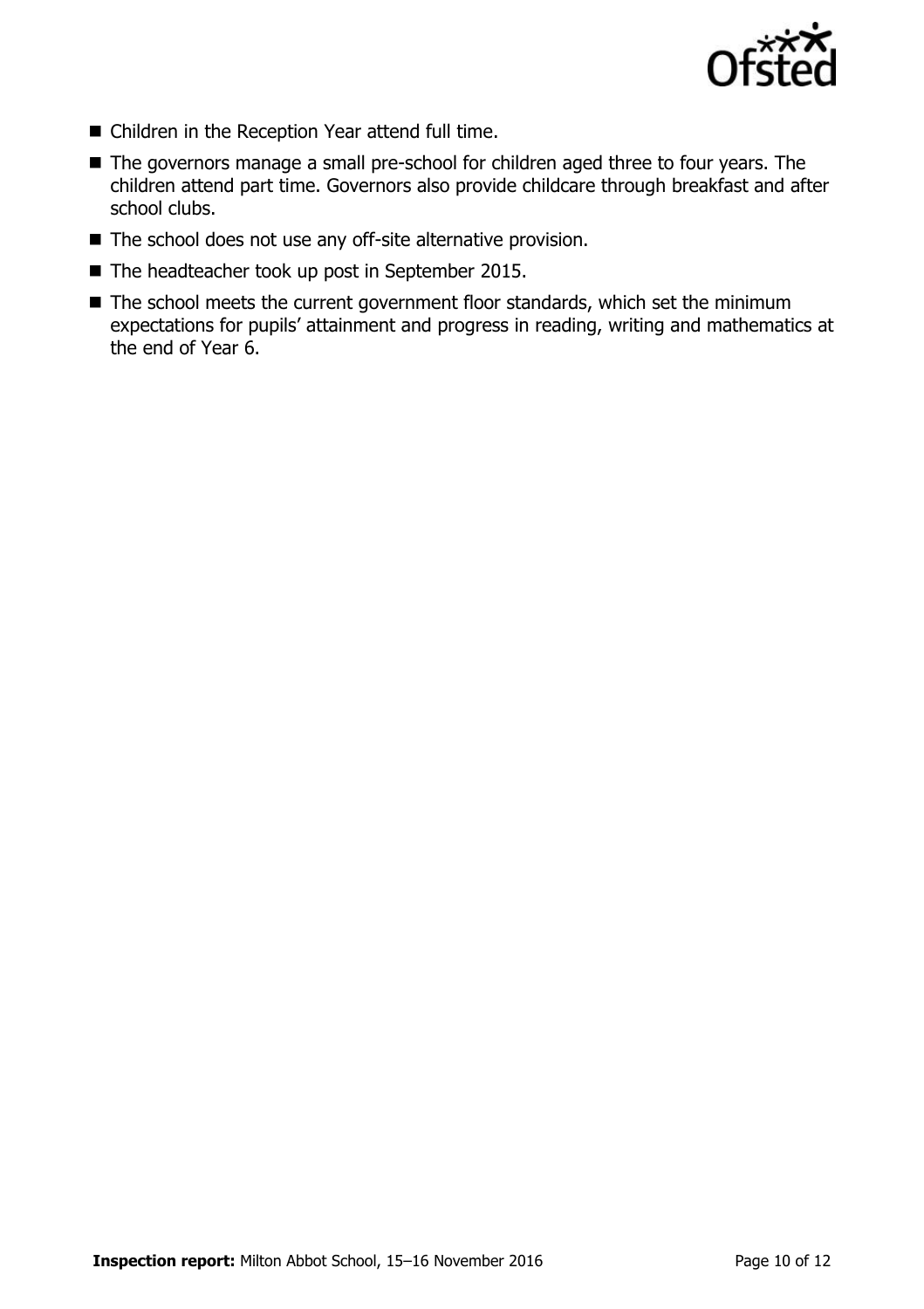

# **Information about this inspection**

- The inspector observed six lessons taught by three teachers, all of which were observed jointly with the headteacher. The inspector looked extensively at pupils' work in their books in every year group and listened to small groups of pupils reading.
- Meetings were held with the headteacher, middle leaders, a group of pupils, members of the governing body and a representative of the local authority.
- The inspector met informally with parents and spoke to pupils in lessons and at play.
- The inspector observed the school's work and examined a range of documents, including those relating to the school's evaluation of its performance, plans for development, the safeguarding of pupils, and information on the monitoring and evaluation of pupils' progress, attendance and behaviour.
- The inspector took account of 28 responses to Ofsted's online Parent View survey and comments posted online by parents, together with questionnaires completed by 10 members of staff.

### **Inspection team**

Sue Frater, lead inspector **Her Majesty's Inspector**